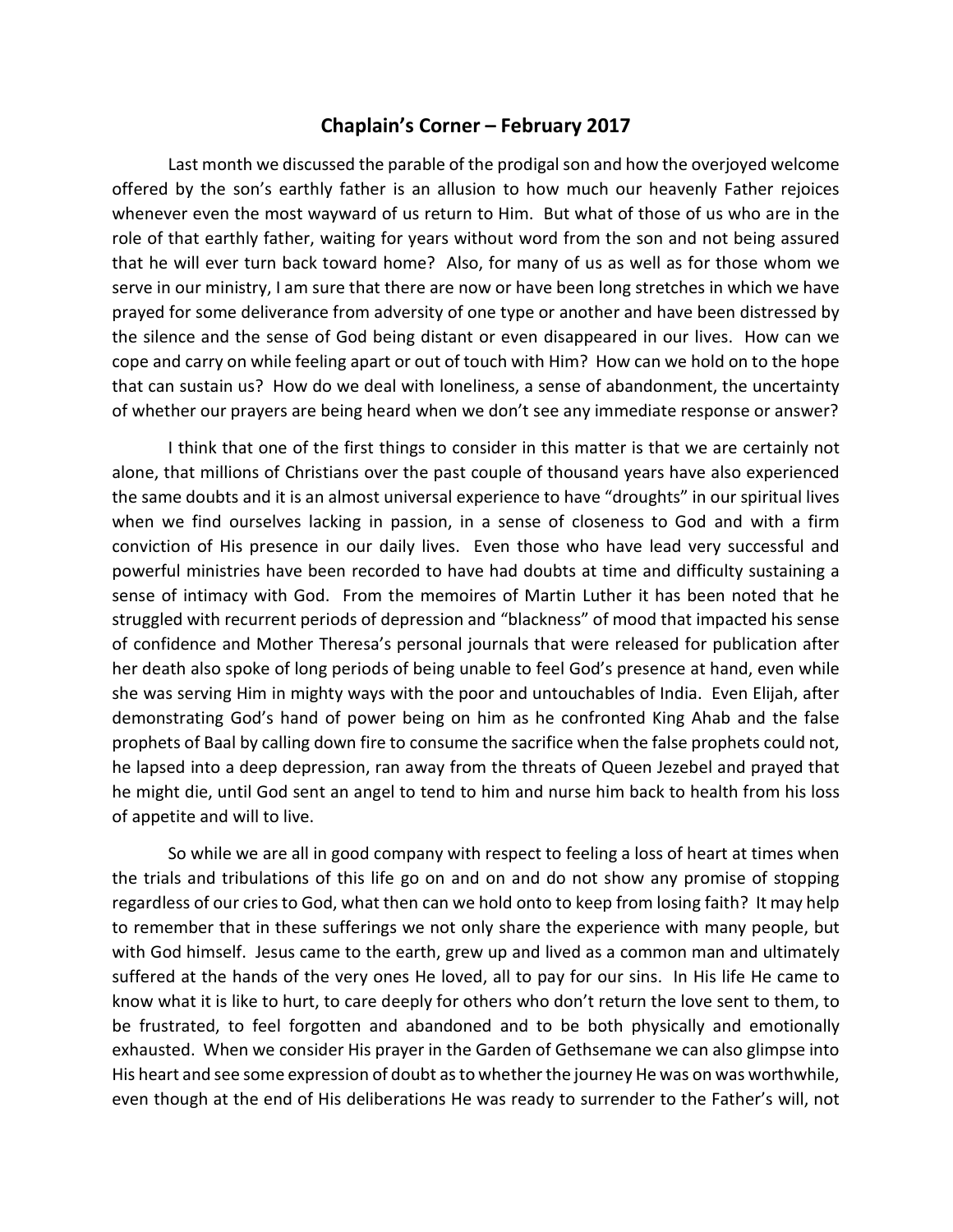His own. He also experienced the bitter pain of betrayal by those he loved and trusted, not only Judas but also Peter's repeated denials of Him in the most desperate night of His life. Yet, He also demonstrated the power of giving without expecting immediate return or even acknowledgement of the gift, with untold harvest much later. His cry for the Father when he felt totally alone on the cross is also something that can resonate in our own hearts when we feel distant and alone and unsure of where our help will come from.

While we can draw some assurance from knowing that Christ has gone before us and experienced the full range of painful emotions that threaten to overwhelm us, even more comforting are the promises He has left with us that give a reason for the hope we have. As it is written in Matthew (28:20): "and lo, I am with you always, even to the end of the age" and even much earlier in the Old Testament it was written: "Yet I will not forget you. See, I have inscribed you on the palms of My hands" (Isaiah 49:15-16) and "For the mountains shall depart and the hills be removed, but My kindness shall not depart from you, nor shall My covenant of peace be removed, says the Lord, who has mercy on you" (Isaiah 54:10). Jesus also promised that even as He departed to return to the Father to prepare a place for us in his mansion, there would be an ever-present part of the trinity remaining with us, in the Holy Spirit: "And I will pray the Father, and He will give you another Helper, that He may abide with you forever – the Spirit of truth, whom the world cannot receive, because it neither sees Him or knows Him; but you know Him, for He dwells with you and will be in you. I will not leave you orphans; I will come to you" (John 14:16-18). Paul, in his epistle to the Romans also made it clear that regardless of how far we may stray off track and by our self-imposed distancing ourselves from God, He remains faithful and we cannot be abandoned by Him or snatched from His grip and grace: "For I am persuaded that neither death nor life, nor angels nor principalities nor powers, nor things present nor things to come, nor height nor depth, nor any other created thing, shall be able to separate us from the love of God which is in Christ Jesus our Lord" (Romans 8:38-39).

So what response should be seek in the face of uncertain and perilous times, when those we love and have trusted have left us or betrayed us and when we don't see a rescuer coming over the crest of the hill on the white stallion as soon as we pray for relief? Paul, the consummate theologian and practical realist also gave good advice to those who faced persecution in his day, but it applies just as well to us in our current times. We need to hold tight to God's promises and trust in His character and believe that He has a plan for us even when we are hurting in the here and now. As Paul stated: "Therefore, having been justified by faith, we have peace with God through out Lord Jesus Christ, through whom also we have access by faith into this grace in which we stand and rejoice in hope of the glory of God. And not only that, but we also glory in tribulations, knowing that tribulation produces perseverance; and perseverance, character; and character, hope. Now hope does not disappoint, because the love of God has been poured out in our hearts by the Holy Spirit who was given to us" (Romans 5:1-5). He also instructs us most pragmatically: "Be kindly affectionate to one another with brotherly love, in honour giving preference to one another, not lagging in diligence, fervent in spirit, serving the Lord; rejoicing in